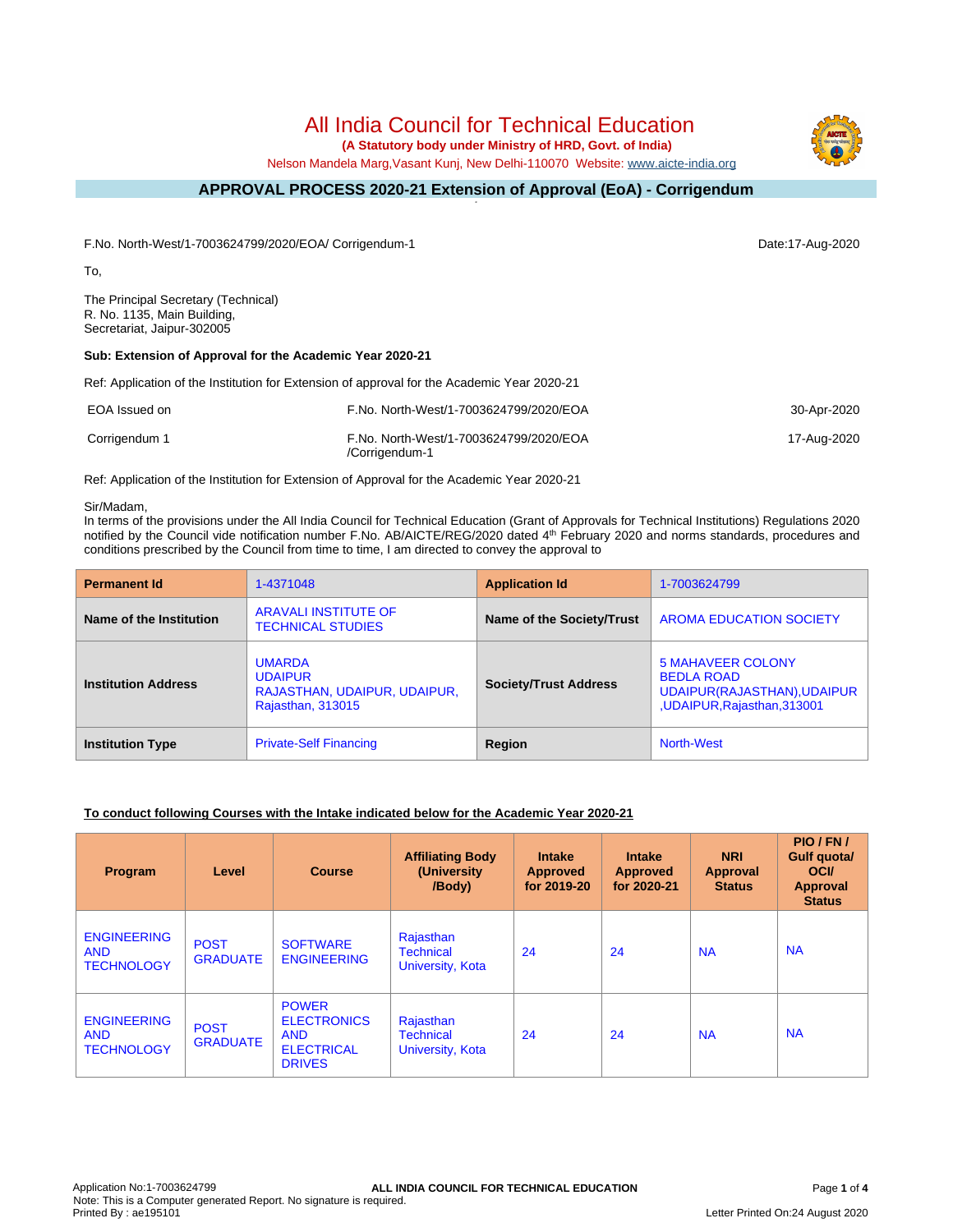| <b>ENGINEERING</b><br><b>AND</b><br><b>TECHNOLOGY</b> | <b>UNDER</b><br><b>GRADUATE</b> | <b>ELECTRONICS &amp;</b><br><b>COMMUNICATIO</b><br><b>N ENGG</b> | Rajasthan<br><b>Technical</b><br>University, Kota                                                                       | 30  | 30  | <b>NA</b> | <b>NA</b> |
|-------------------------------------------------------|---------------------------------|------------------------------------------------------------------|-------------------------------------------------------------------------------------------------------------------------|-----|-----|-----------|-----------|
| <b>ENGINEERING</b><br><b>AND</b><br><b>TECHNOLOGY</b> | <b>UNDER</b><br><b>GRADUATE</b> | <b>MECHANICAL</b><br><b>ENGINEERING</b>                          | Rajasthan<br><b>Technical</b><br>University, Kota                                                                       | 120 | 120 | <b>NA</b> | <b>NA</b> |
| <b>ENGINEERING</b><br><b>AND</b><br><b>TECHNOLOGY</b> | <b>UNDER</b><br><b>GRADUATE</b> | <b>ELECTRICAL</b><br><b>ENGINEERING</b>                          | Rajasthan<br><b>Technical</b><br>University, Kota                                                                       | 60  | 60  | <b>NA</b> | <b>NA</b> |
| <b>ENGINEERING</b><br><b>AND</b><br><b>TECHNOLOGY</b> | <b>UNDER</b><br><b>GRADUATE</b> | <b>CIVIL</b><br><b>ENGINEERING</b>                               | Rajasthan<br><b>Technical</b><br>University, Kota                                                                       | 60  | 60  | <b>NA</b> | <b>NA</b> |
| <b>ENGINEERING</b><br><b>AND</b><br><b>TECHNOLOGY</b> | <b>UNDER</b><br><b>GRADUATE</b> | <b>COMPUTER</b><br><b>ENGINEERING</b>                            | Rajasthan<br>Technical<br><b>University, Kota</b>                                                                       | 60  | 60  | <b>NA</b> | <b>NA</b> |
| <b>MCA</b>                                            | <b>POST</b><br><b>GRADUATE</b>  | <b>MASTER OF</b><br><b>COMPUTER</b><br><b>APPLICATIONS</b>       | Rajasthan<br><b>Technical</b><br>University, Kota                                                                       | 60  | 60  | <b>NA</b> | <b>NA</b> |
| <b>ENGINEERING</b><br><b>AND</b><br><b>TECHNOLOGY</b> | <b>POST</b><br><b>GRADUATE</b>  | <b>MECHANICAL</b><br><b>ENGINEERING</b>                          | Rajasthan<br><b>Technical</b><br><b>University, Kota</b>                                                                | 18  | 18  | <b>NA</b> | <b>NA</b> |
| <b>ENGINEERING</b><br><b>AND</b><br><b>TECHNOLOGY</b> | <b>DIPLOMA</b>                  | <b>MECHANICAL</b><br><b>ENGINEERING</b>                          | <b>Board of Technical</b><br><b>Education And</b><br>Directorate Of<br><b>Technical</b><br>Education,<br><b>Jodhpur</b> | 60  | 60  | <b>NA</b> | <b>NA</b> |
| <b>ENGINEERING</b><br><b>AND</b><br><b>TECHNOLOGY</b> | <b>DIPLOMA</b>                  | <b>ELECTRICAL</b><br><b>ENGINEERING</b>                          | <b>Board of Technical</b><br><b>Education And</b><br>Directorate Of<br><b>Technical</b><br>Education,<br>Jodhpur        | 60  | 60  | <b>NA</b> | <b>NA</b> |
| <b>ENGINEERING</b><br><b>AND</b><br><b>TECHNOLOGY</b> | <b>POST</b><br><b>GRADUATE</b>  | <b>PRODUCTION</b><br><b>ENGINEERING</b>                          | Rajasthan<br><b>Technical</b><br>University, Kota                                                                       | 24  | 12  | <b>NA</b> | <b>NA</b> |
| <b>ENGINEERING</b><br><b>AND</b><br><b>TECHNOLOGY</b> | <b>POST</b><br><b>GRADUATE</b>  | <b>DIGITAL</b><br><b>COMMUNICATIO</b><br><b>NS</b>               | Rajasthan<br><b>Technical</b><br><b>University, Kota</b>                                                                | 24  | 24  | <b>NA</b> | <b>NA</b> |
| <b>ENGINEERING</b><br><b>AND</b><br><b>TECHNOLOGY</b> | <b>DIPLOMA</b>                  | <b>CIVIL</b><br><b>ENGINEERING</b>                               | <b>Board of Technical</b><br><b>Education And</b><br>Directorate Of<br><b>Technical</b><br>Education,                   | 60  | 60  | <b>NA</b> | <b>NA</b> |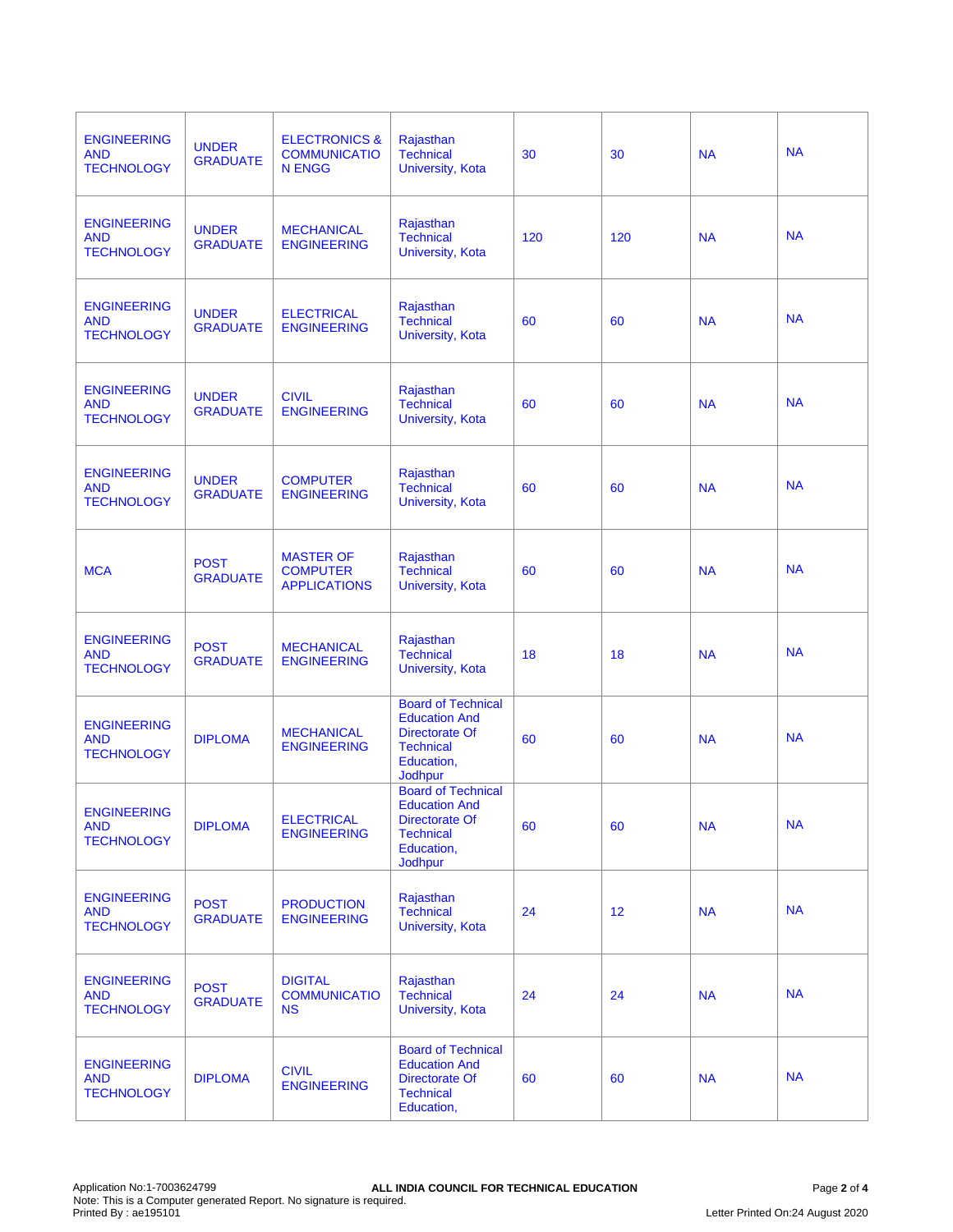|                                                       |                |                                       | Jodhpur                                                                                                                 |    |    |           |           |
|-------------------------------------------------------|----------------|---------------------------------------|-------------------------------------------------------------------------------------------------------------------------|----|----|-----------|-----------|
| <b>ENGINEERING</b><br><b>AND</b><br><b>TECHNOLOGY</b> | <b>DIPLOMA</b> | <b>COMPUTER</b><br><b>ENGINEERING</b> | <b>Board of Technical</b><br><b>Education And</b><br>Directorate Of<br><b>Technical</b><br>Education,<br><b>Jodhpur</b> | 60 | 60 | <b>NA</b> | <b>NA</b> |

### **It is mandatory to comply with all the essential requirements as given in APH 2020-21 (Appendix 6)**

# **Important Instructions**

- 1. **Corrigendum for-** 1. Change in Intake
- 2. The State Government/ UT/ Directorate of Technical Education/ Directorate of Medical Education shall ensure that 10% of reservation for Economically Weaker Section (EWS) as per the reservation policy for admission, operational from the Academic year 2020-21 is implemented without affecting the reservation percentages of SC/ ST/ OBC/ General. However, this would not be applicable in the case of Minority Institutions referred to the Clause (1) of Article 30 of Constitution of India. Such Institution shall be permitted to increase in annual permitted strength over a maximum period of two years beginning with the Academic Year 2020-21
- 3. The Institution offering courses earlier in the Regular Shift, First Shift, Second Shift/Part Time now amalgamated as total intake shall have to fulfil all facilities such as Infrastructure, Faculty and other requirements as per the norms specified in the Approval Process Handbook 2020-21 for the Total Approved Intake. Further, the Institutions Deemed to be Universities/ Institutions having Accreditation/ Autonomy status shall have to maintain the Faculty: Student ratio as specified in the Approval Process Handbook. All such Institutions/ Universities shall have to create the necessary Faculty, Infrastructure and other facilities WITHIN 2 YEARS to fulfil the norms based on the Affidavit submitted to AICTE.
- 4. In case of any differences in content in this Computer generated Extension of Approval Letter, the content/information as approved by the Executive Council / General Council as available on the record of AICTE shall be final and binding.
- 5. Strict compliance of Anti-Ragging Regulation: Approval is subject to strict compliance of provisions made in AICTE Regulation notified vide F. No. 373/Legal/AICTE/2009 dated July 1, 2009 for Prevention and Prohibition of Ragging in Technical Institutions. In case Institution fails to take adequate steps to Prevent Ragging or fails to act in accordance with AICTE Regulation or fails to punish perpetrators or incidents of Ragging, it will be liable to take any action as defined under clause 9(4) of the said Regulation.

**Prof.Rajive Kumar Member Secretary, AICTE**

Copy to:

- **1. The Director Of Technical Education\*\*, Rajasthan**
- **2**. **The Registrar\*\*,** Rajasthan Technical University, Kota
- **3. The Principal / Director,** ARAVALI INSTITUTE OF TECHNICAL STUDIES Umarda Udaipur Rajasthan, Udaipur,Udaipur, Rajasthan,313015
- **4. The Secretary / Chairman,** 5 MAHAVEER COLONY